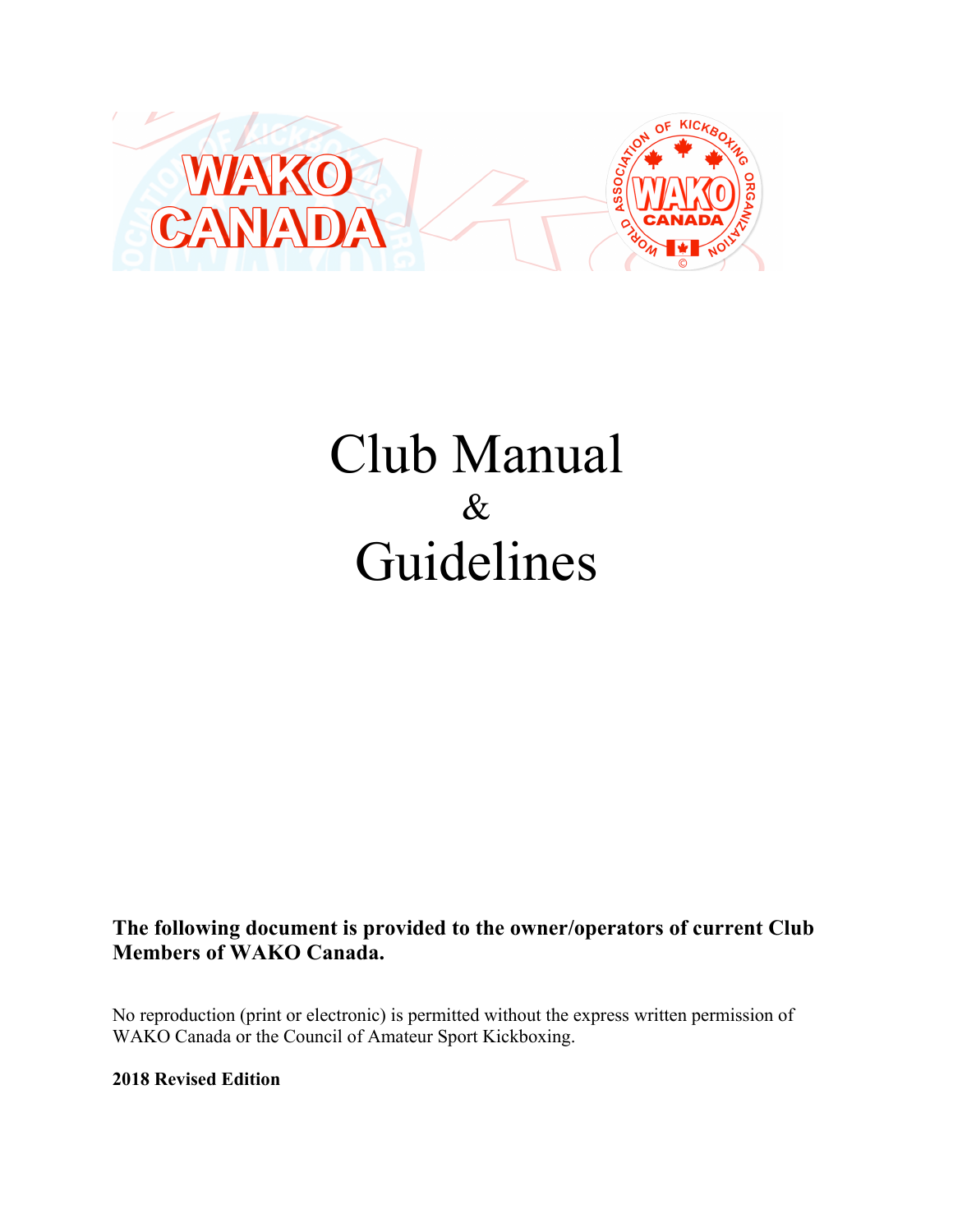# **WAKO CANADA**

# *MISSION*

## **WAKO Canada will be the national leader in promoting excellence in amateur kickboxing through events, courses, and certification of athletes, coaches, officials, and recreational participants.**

## *Center of Excellence*

WAKO CANADA is dedicated to the highest level of excellence in the planning, implementation and review of each of its programs and operations. The effort is to build upon any successes and always look for areas of improvement and systems growth.

## *Focus on Safety and Health*

WAKO CANADA has established the highest safety standards to ensure the well-being of all athletes and recreational participants involved in amateur kickboxing and Sport Martial Arts.

## *Industry Leader*

WAKO CANADA strives to be a leader within the sport martial arts and kickboxing industries. This goal will be realized through the core objective of meeting the needs of all stakeholders within the industry including school/gym owners, coaches, event coordinators, all levels of athletes, and volunteers.

## *Fostering Cooperation*

WAKO CANADA will work openly with all individuals and groups committed to the cooperative growth of amateur kickboxing and sport martial arts. A fundamental principle of WAKO CANADA is to foster a cooperative framework within the sector.

## *Demonstrating Ethics and Values*

WAKO CANADA is committed to upholding the highest ethical principles in all of its operations and events. All WAKO CANADA leaders will demonstrate appropriate conduct, positive attitudes, and will always work to create an environment that is respectful, safe, healthy, and discrimination and harassment free.

#### *Worldwide Presence*

WAKO CANADA will be internationally known for its domestic operations and development of national amateur teams. WAKO CANADA will network and affiliate itself with sanctioning bodies, national organizations, and event coordinators committed to the principles and values of the organization.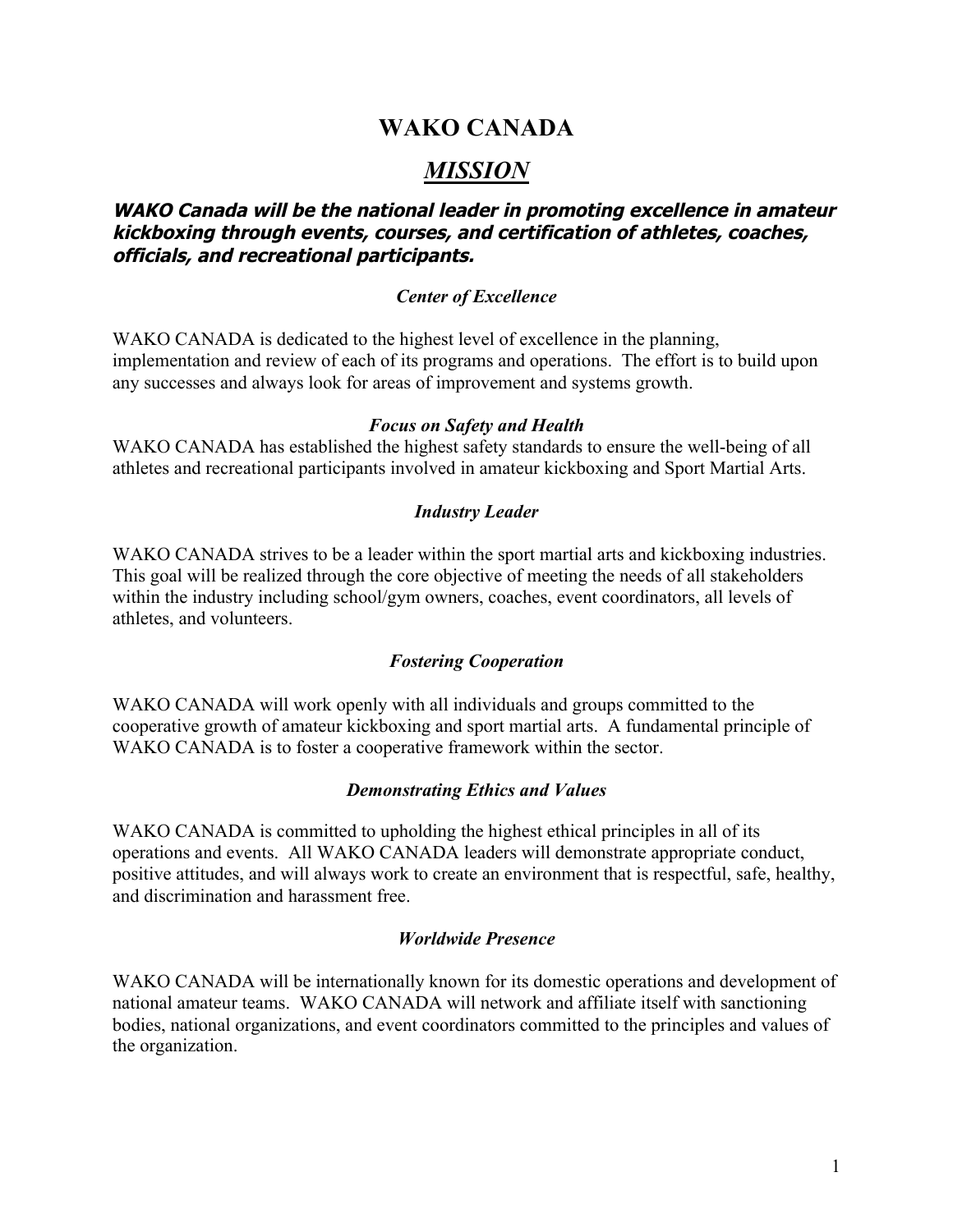# **CONTENTS**

*Definitions*

- A. Introduction
	- 1. Overview of Owner/Operator Reporting Responsibilities
- B. Club Membership
	- 1. Requirements
- C. Individual Membership
	- 1. Competitive Membership
	- 2. Recreational Membership
	- 2. Coach Membership
	- 3. Officials Membership

#### D. Membership Regulations

- 1. Competitive Membership
	- a. Training
	- b. Sparring
	- c. Competitions
	- d. Teams
- 2. Recreational Membership
	- a. Training
	- b. Limitations
- E. Insurance Coverage
	- 1. Overview
	- 2. Sports Accident Policy
- F. Health and Safety
	- 1. First Aid Kit
	- 2. Emergency Action Plan
	- 3. First Aid Training
	- 4. Sparring Injuries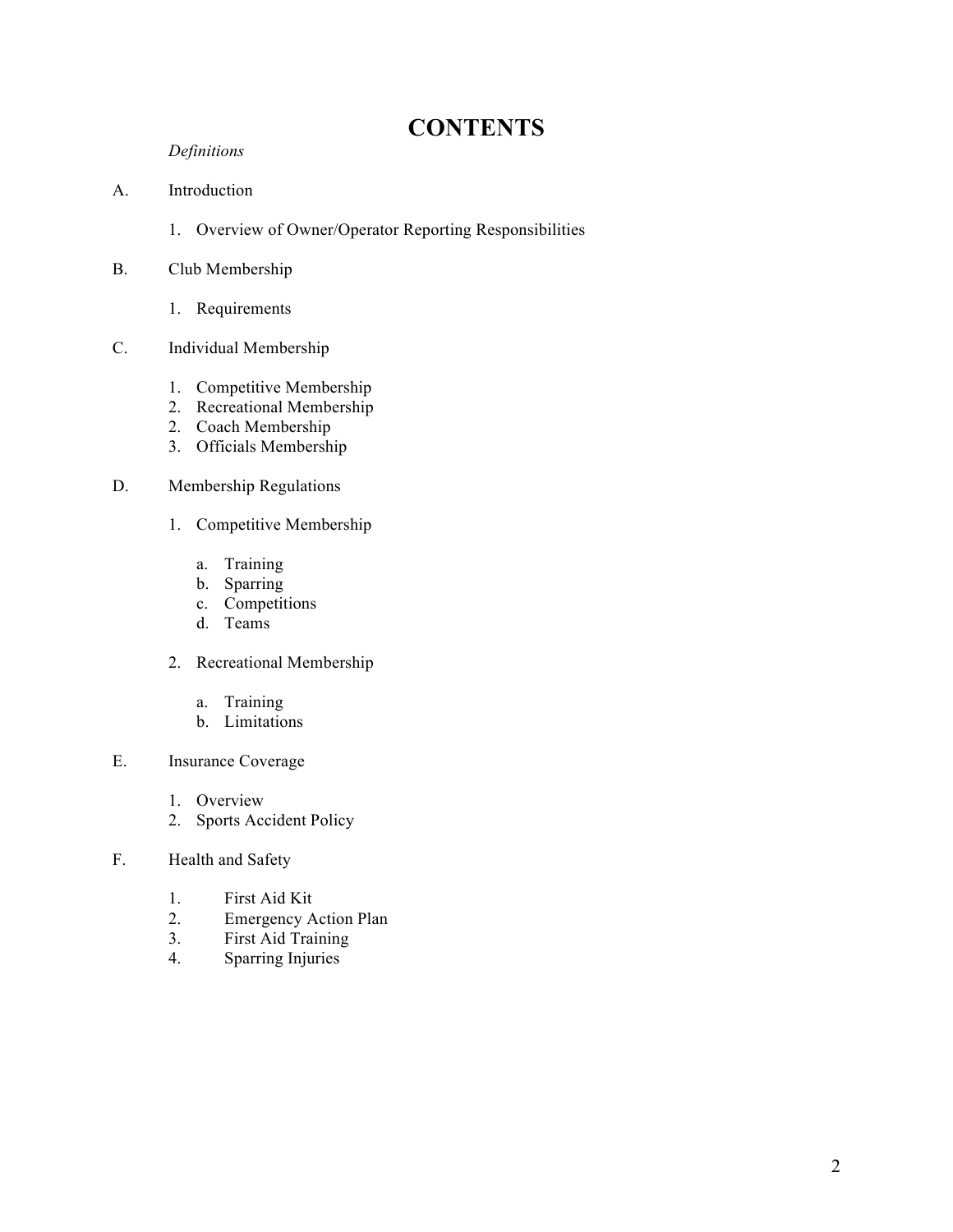## **Definitions**

*The following terms are used throughout this document and are defined below. Please understand these definitions as they describe the intent and limitations of each term as they apply to programs and services of the Council of Amateur Sport Kickboxing*.

Amateur Kickboxing - A physical activity involving two players engaged in a tactical game of strikes, in which each player attempts to outscore the opposing player by utilizing defensive and offensive strategies according to established rules and procedures.

Amateur Mixed Martial Arts – An amateur sport in which one player seeks to gain a tactical advantage by using positioning, submissions and submission attempts, and striking to legal target areas to outpoint the opposing player.

Member Club - A club that has fulfilled the WAKO CANADA registration requirements completely – including the registration of all individual members.

Coach - A qualified instructor/teacher who develops the athlete or participant during practice and competitions and has fulfilled the WAKO CANADA registration and certification requirements.

Competitive Athlete - A skilled participant who engages in approved competitions to further their abilities with other athletes of similar parameters (age, weight, experience) and has fulfilled the WAKO CANADA registration requirements.

Recreational Participant - A participant that pursues the activity for the personal goals of fitness and skills development without engaging in approved competitions or sparring and has fulfilled the WAKO CANADA registration requirements.

Official - A volunteer who provides leadership at approved competitions by administering the rules and regulations and has fulfilled the WAKO CANADA registration and certification requirements.

Event Coordinator - An individual or group that organizes a WAKO CANADA approved competition for the benefit of athletes to gain competitive experiences in a safe and regulated event. Event Coordinators must be from a WAKO CANADA Member Club.

Tournament Format Competition – A WAKO CANADA approved competition in which more than two athletes can enter a specific category and progress through single bout victories towards a final match for the entire category.

Single Bout Format Competition – A WAKO CANADA approved competition in which single bouts are pre-arranged between two athletes per match with similar parameters (age, weight, experience).

Approved equipment - Safety equipment that meets approved WAKO CANADA standards to ensure safety of both participants.

Amateur Athlete - All athletes that have not competed for 'prize money' for their participation in any combat sport including but not limited to – boxing, mixed martial arts (MMA), grappling, no holds barred, ju jitsu, toughman contests, or any martial arts events.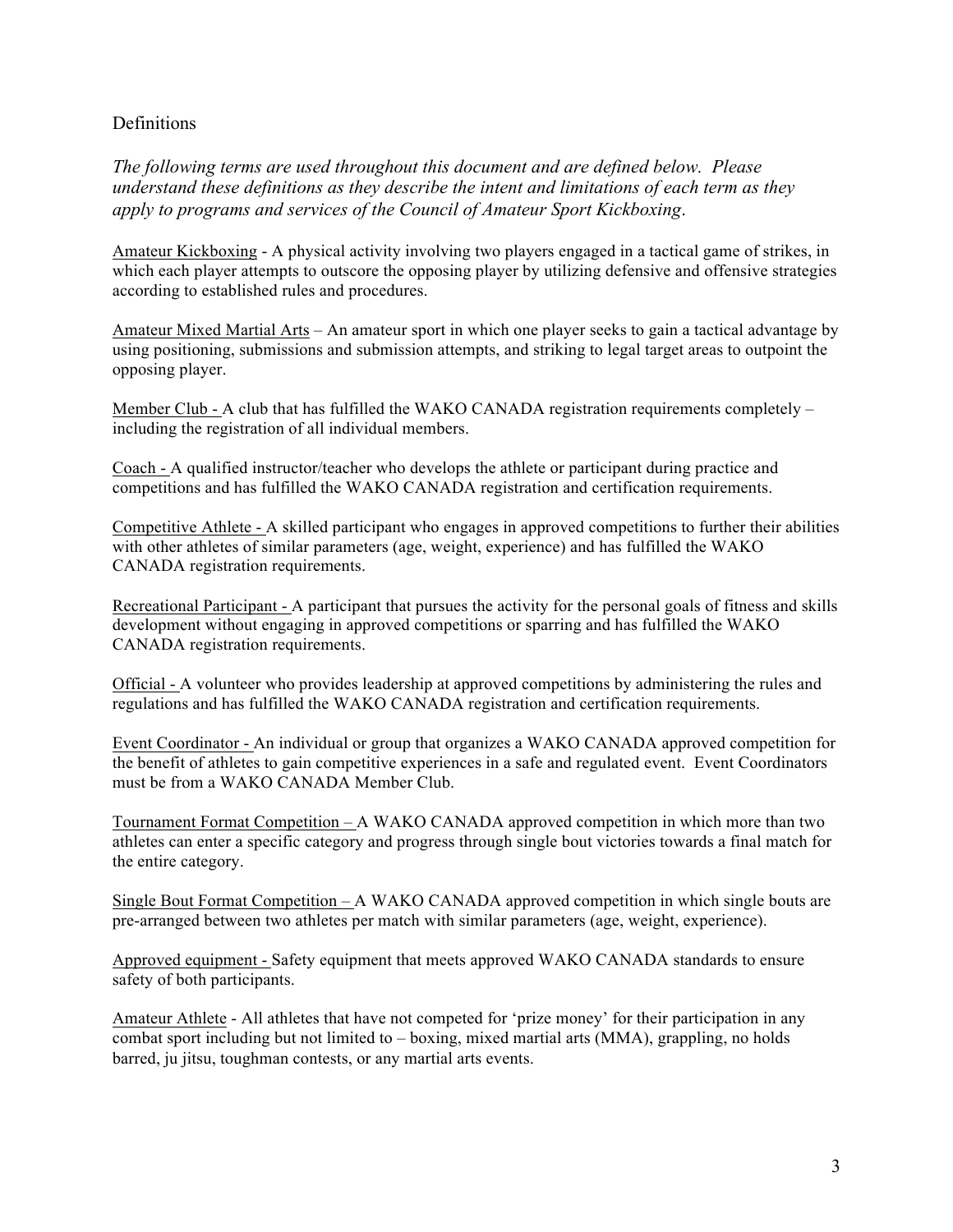- A. Introduction
- 1. Overview of Owner/Operator Reporting Responsibilities

Congratulations on your Club Membership to the WAKO Canada! The following pages will be your guide for membership guidelines and requirements. Please read the entire document carefully as the owner/operator of each member club is responsible for all requirements on behalf of the club. Please note that membership and insurance coverage is processed by the Council of Amateur Sport Kickboxing, the administration wing of WAKO Canada.

Listed below is a chart that summarizes the membership steps of each club owner. The following pages will outline each of these areas in more detail.

#### **Steps 1 – Owner/Operator and Instructor/Coach Registration**

Register all coaches and instructors at your club – this includes the Owner/Operator. The only persons covered under the WAKO CANADA insurance policy are those registered with the organization. Registering the Club does not automatically insure the owner/operator or coaches – they must also complete the WAKO CANADA Membership form.

*Please note – new clubs are granted their initial membership year to complete these requirements*.

#### **Step 2 – Current Club Participants:**

Register all current members of your club (recreational and competitive) with WAKO CANADA using the WAKO CANADA Individual Membership form. Submit forms and payments to the WAKO CANADA Office. You only have insurance coverage for the members you register.

#### **Step 3 - New Club Participants:**

Register all new members of your club (recreational and competitive) immediately upon joining your club Submit registration forms with fees for new members immediately to ensure insurance coverage.

#### **Step 4 – Instructor/Coach Requirements**

Police Screen – Submit photocopy of all current results to office (must be done every 3 years). All police screens must have a vulnerability sector search. You can use the WAKO CANADA letter to assist in obtaining a police screen check using appropriate form for each new coach/instructor.

Send photocopy of result to WAKO CANADA office.

Coaching Certification –All coaches/instructors are required to have completed a Level I Coaching course

Register all non-certified coaches/instructors for Level I Coaches certification

First Aid Certification – submit photocopy of current certificate (emergency first aid or standard first aid) to WAKO CANADA office (every 3 years)

*Note– Insurance coverage is only provided when the registration is processed by the National Office.*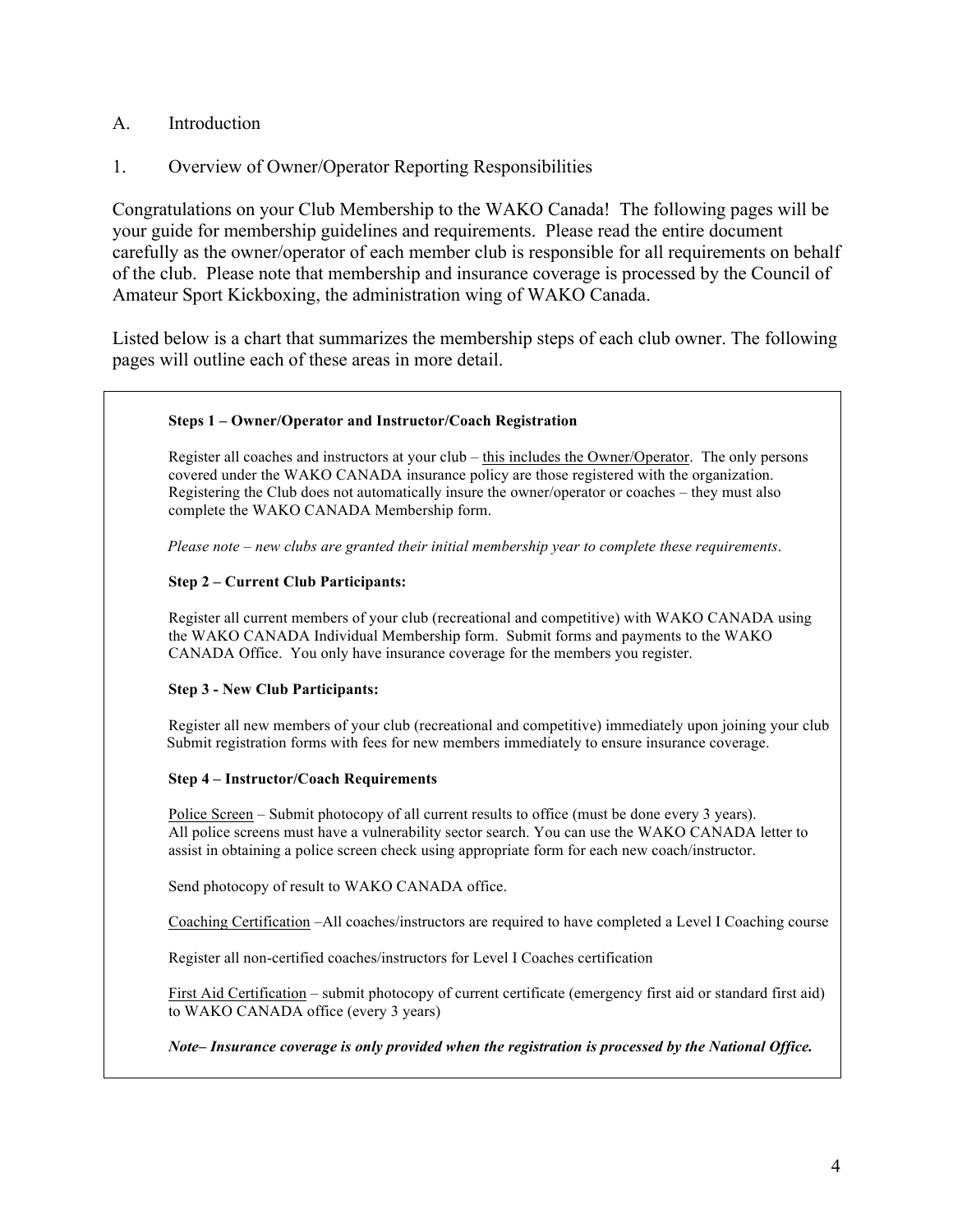## B. Club Membership

A '*Member Club'* is a legally registered entity with named owner/operator(s) that involves a group of participants that follow a program of kickboxing and/or martial arts skills development under a qualified instructor(s) or coach(es). The kickboxing program may be a component of a martial arts curriculum, boxing curriculum, or fitness curriculum.

Clubs wishing to become Club Members must fulfill following requirements:

| 1. Training Facility - | The training facility must meet all municipal safety standards (eg. building<br>codes, fire and safety requirements) and be safe with adequate space for<br>instruction.                                       |
|------------------------|----------------------------------------------------------------------------------------------------------------------------------------------------------------------------------------------------------------|
| 2. Equipment $-$       | All equipment must be clean and in good working order.                                                                                                                                                         |
| 3. Medical kit -       | All clubs must have a fully stocked first aid kit with the contents having<br>been recommended by an emergency responder organization or<br>equivalent. A recommended Medical Kit is provided in the Appendix. |

Clubs applying for WAKO CANADA Club Membership must complete the Registration form and paid their annual fee for the current membership year. The membership begins from the date the membership is processed until December  $31<sup>st</sup>$  of the membership year.

WAKO CANADA Membership Clubs are to complete the following:

| 1. Certification - | All head coaches/instructors are required to have completed a minimum of<br>Level I of the CKA/WAKO CANADA Coaching Course. This is a<br>mandatory requirement in the first year of membership. |
|--------------------|-------------------------------------------------------------------------------------------------------------------------------------------------------------------------------------------------|
|                    | 2. Police Screening - All head coaches/instructors/volunteer leaders in the club must have a<br>police check inclusive of a vulnerability sector search completed every<br>three years.         |
| 3. First Aid -     | All head coaches/instructors are required to have a certification in a basic<br>first aid course (standard first aid or emergency first aid) that is valid for<br>the membership year.          |

*New Club Members* will be given the time of their membership period (up to 12 months) to complete the above three requirements. However, to be eligible to enter participants in WAKO CANADA approved competitive events the above three requirements are mandatory as per the policies of WAKO CANADA and the appropriate provincial/territorial body.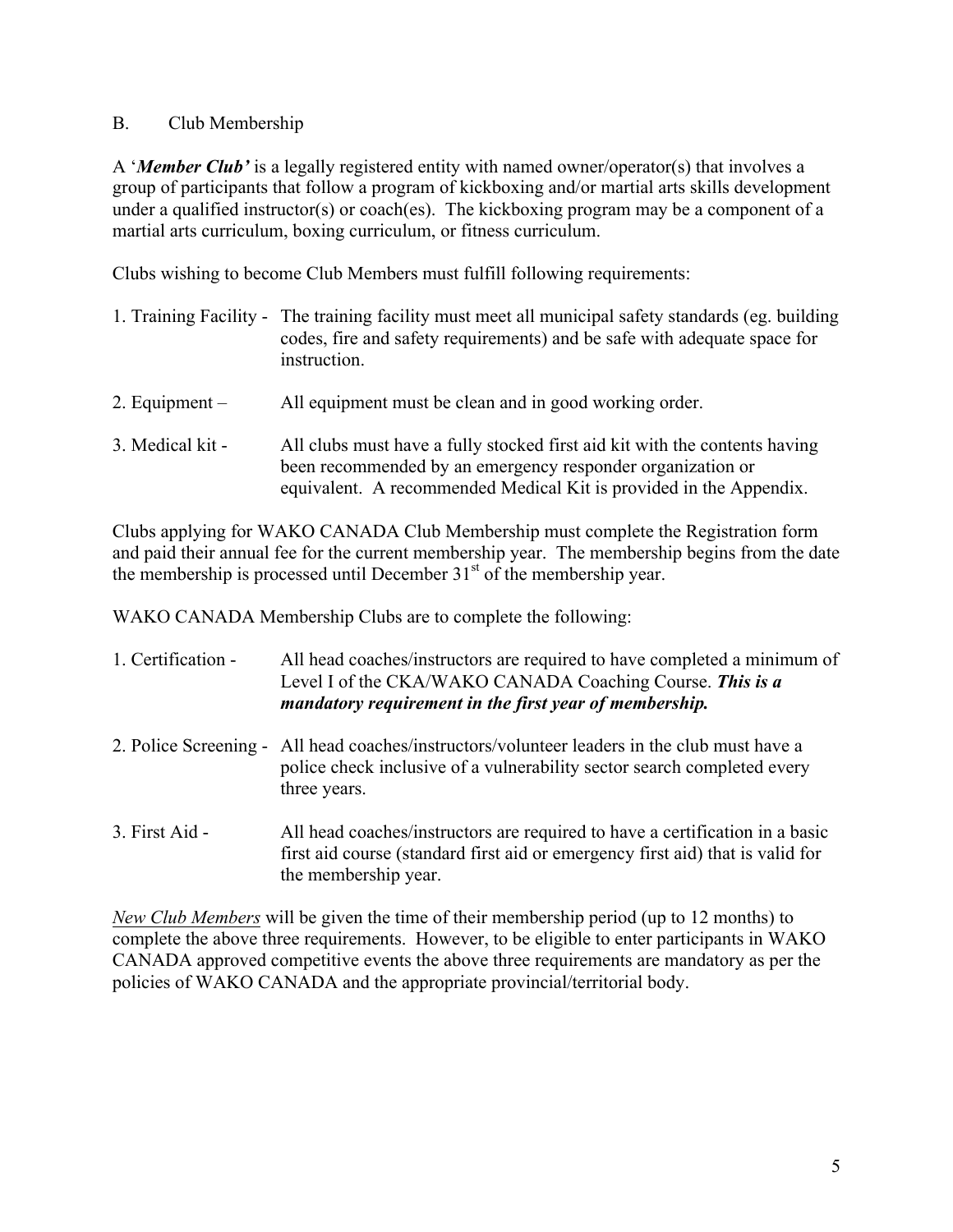## C. Individual Membership

Individual membership is defined in the following categories: *Competitive Member, Recreational Member, Coach, Official*

1. Sparring Member - is defined as a participant who:

*Registered as a WAKO CANADA member for the membership year Paid Annual fee for the membership year Trains in a member club Spars in a member club with other registered members Is permitted to compete in amateur competitions\* \*Must complete a WAKO CANADA Annual Medical Exam to be eligible to compete*

2. Recreational Member - is defined as a participant who:

*Registered as a WAKO CANADA member for the membership year Paid Annual fee for the membership year*

Trains in a member club in any of the following areas:

*Aerobic kickboxing Fitness kickboxing Non-contact kickboxing/Thai Boxing/MMA Recreational martial arts He/she does not engage in open contact sparring He/she does not enter in amateur competitions*

3. Coach - is defined as a participant who:

*Registered as a WAKO CANADA member for the membership year Paid Annual fee for the membership year Certification as a CKA/WAKO CANADA Coach (Level I – minimum) Trains in a member club Spars in a member club with other registered members*

## 4. Official - is defined as a participant who:

*Registered as a WAKO CANADA member for the membership year Paid Annual fee for the membership year Certification as a WAKO CANADA Official (Level I – minimum) Trains in a member club* 

**Important Item**: It is a WAKO CANADA Policy that no member of a club can participate in any capacity in a non-PSO sanctioned combative event. The Owner/Operator is responsible for ensuring that all members of their member club understand this policy requirement. Participation is defined as competing, officiating, coaching, supporting or providing any form of assistance.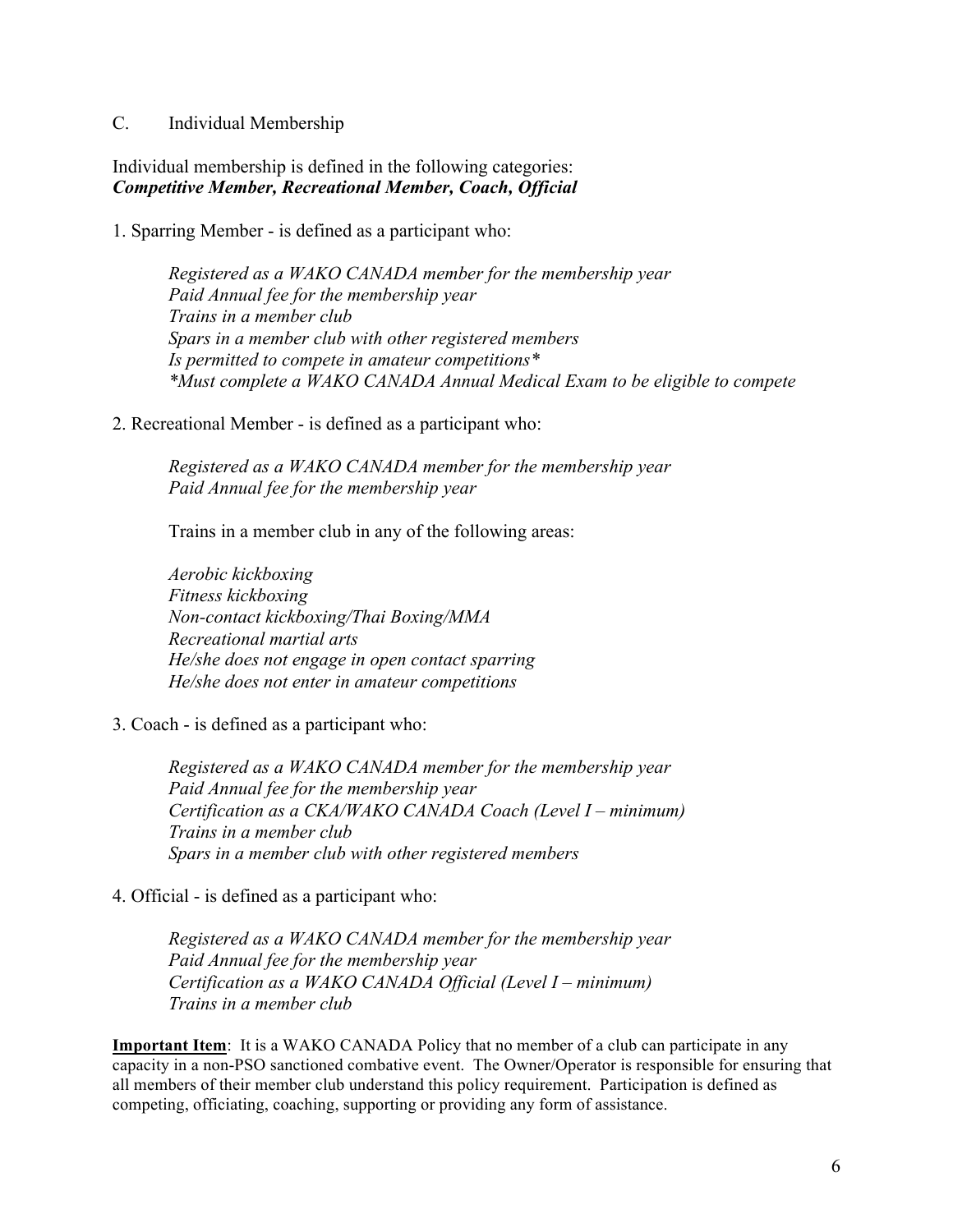## D. Membership Regulations

The following are the regulations of the Council of Amateur Sport Kickboxing as they relate to membership in addition to those listed in section C.

## 1. Sparring Members

a. Training

Must be under the supervision of a WAKO CANADA certified Coach Must follow the rules and regulations of WAKO CANADA

b. Sparring

Must be under the supervision of a WAKO CANADA certified Coach Must follow the rules and regulations of WAKO CANADA (WAKO CANADA rules for full contact, low kick, K1, light contact, semi contact rules)

All participants are required to wear the following equipment that is in good order:

Gloves  $-$  All adult/intermediate sparring must be with 16oz gloves, junior with 12oz or heavier gloves, headgear, gum shields, hand wraps, athletic protector (males and female), shin guards, foot protectors

c. Competition

All in country tournaments must be approved by WAKO CANADA.

d. Teams

All out of country events must be approved by WAKO CANADA. All participant travel is under the supervision of proper authority of WAKO CANADA.

## 2. Recreational Members

a. Training

Must be under the supervision of a WAKO CANADA certified Coach Must follow the rules and regulations of WAKO CANADA

b. Limitations

Open sparring is not permitted for recreational members Participation in recreational martial arts is permitted so long as the rules and regulations of WAKO CANADA are being followed.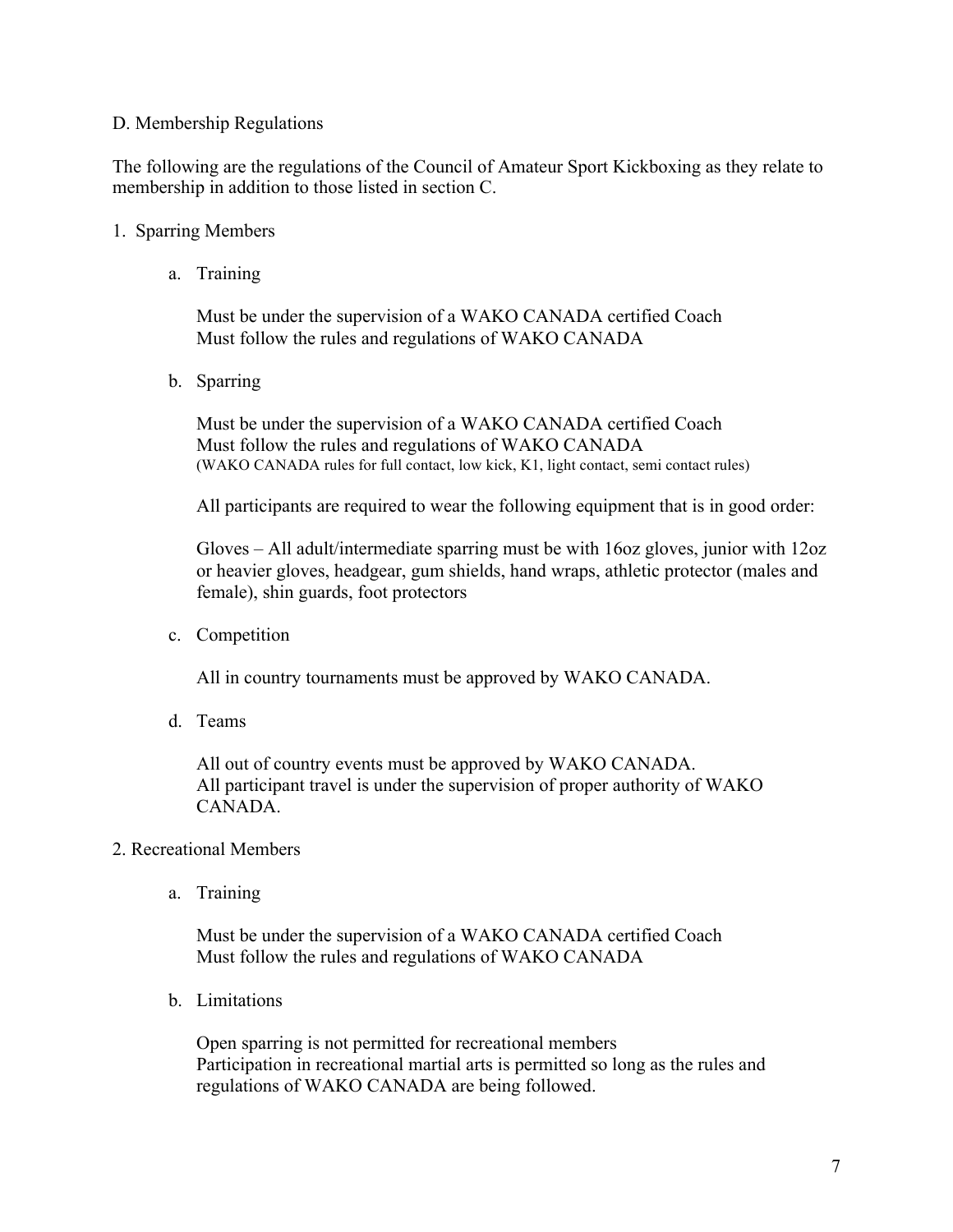## E. Insurance Coverage

## 1. Overview

The insurance broker for the Council of Amateur Sport Kickboxing Incorporated, is Purves Redmond Limited. Our insurance policy is for \$2 million in liability coverage.

The insurance policy covers all individual members of registered Member Clubs. The liability and injury insurance coverage is only provided to individual members registered with WAKO CANADA – this includes competitive members, recreational members, officials, coaches and instructors.

## **It is the responsibility of club owner/operators to ensure that all participants have fulfilled the registration requirements.**

All Member Clubs and individual members are required to abide by the rules, regulations and procedures of the Council of Amateur Sport Kickboxing and those described in this document. Failure to do so will affect insurance coverage, as well as WAKO CANADA membership.

In the event of a claim from yourself or a registered member of your club, please contact the CASK National Office at 905-681-9815.

Provide the name – COUNCIL of AMATEUR SPORT KICKBOXING as the policy name when making contact with the claims representative.

The following pages are taken from the insurance policy provided by Purves Redmond Limited. The information provided in the following pages describes the accident coverage provided to all registered members of the Council of Amateur Sport Kickboxing Inc.: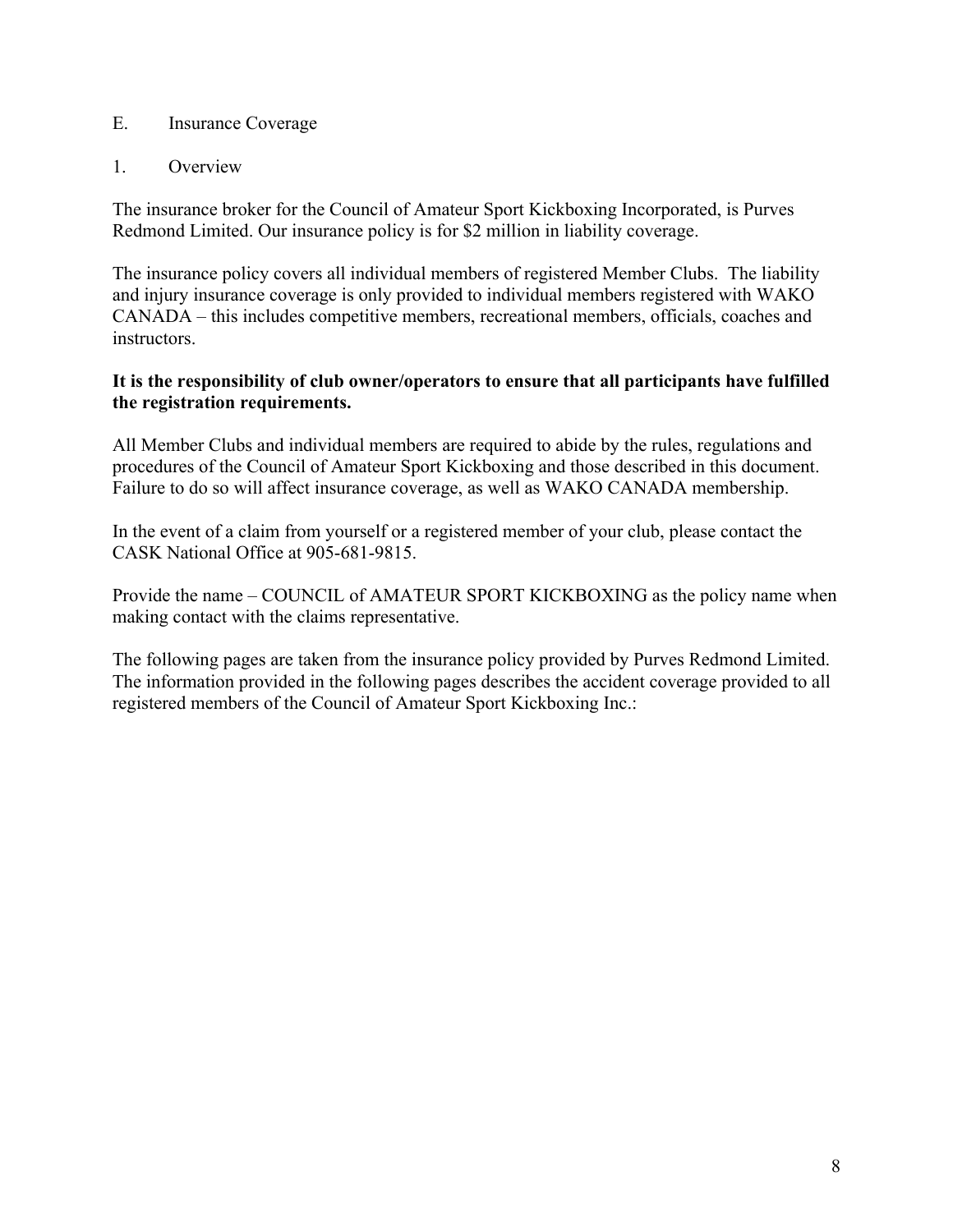## SPORTS ACCIDENT INSURANCE for COUNCIL OF AMATEUR SPORT KICKBOXING

## **Eligibility**

All participants, coaches, officials, and instructors under the age of 65 and on record with the Council of Amateur Sport Kickboxing.

## Scope of Coverage

Any accident resulting in death, dismemberment, paralysis, loss of use, sight, speech or hearing – while and in consequence of:

With respect to players and coaches:

- Participating in a practice or game of kickboxing, which session or game is approved by and under the supervision of proper authority of the Council of Amateur Sport Kickboxing or which the eligible person is a member; or
- Traveling directly to or from such practice session or game with other eligible persons, under the supervision of proper authority of the Council of Amateur Sport Kickboxing of which the eligible person is a member.
- Participating in out of town/country tournament, which tournament is approved by and under the supervision of proper authority of the Council of Amateur Sport Kickboxing of which the eligible person is a member.

With respect to officials and referees:

- Participating in a practice session or game of kickboxing, which session or game is approved by and under the supervision of proper authority of the Council of Amateur Sport Kickboxing of which the eligible person is a member; or
- Traveling directly to or from his/her residence and the place of such practice session or game along a normal or reasonable route, without delay or stopover.
- Participating in out of town/country tournament, which tournament is approved by and under the supervision of proper authority of the Council of Amateur Sport Kickboxing of which the eligible person is a member.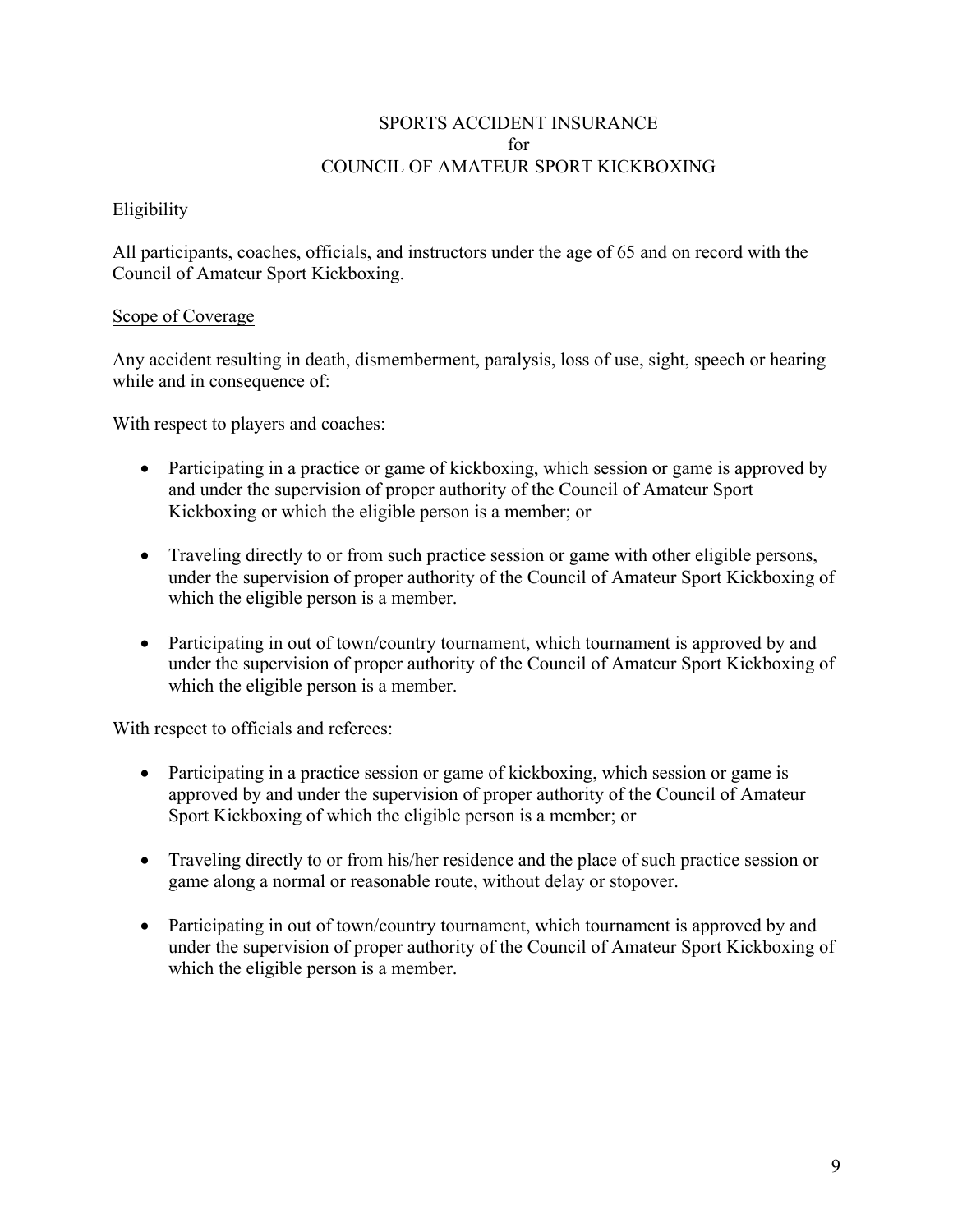# Schedule of Benefits

| Benefit                               | Maximum Amount |
|---------------------------------------|----------------|
|                                       |                |
| Principle Sum                         | 10,000         |
| <b>Accident Reimbursement Expense</b> | 10,000         |
| <b>Accidental Dental Expense</b>      | 1,000          |
| Fracture                              | 1,000          |
| Taxi                                  | 50             |
| Rehabilitation                        | 5,000          |
| Tutorial                              | 2,000          |
|                                       |                |

## **Benefits**

## Specific Loss

If any of the following losses occur within 365 days after the date of the accident, benefits will be paid according to the following schedule:

| For loss of                              | Percentage of Principle Sum |
|------------------------------------------|-----------------------------|
|                                          |                             |
| Life                                     | 100%                        |
| Entire sight of both eyes                | 200%                        |
| Speech and hearing in both ears          | 200%                        |
| One hand and the entire sight of one eye | 200%                        |
| One foot and the entire sight of one eye | 200%                        |
| Entire sight of one eye                  | 133 1/3%                    |
| Speech                                   | 133 1/3%                    |
| Hearing in both ears                     | 133 1/3%                    |
| Hearing in one ear                       | 66 2/3%                     |
| All toes of one foot                     | 50%                         |
| For Loss of Loss of Use of               |                             |
|                                          |                             |
| Both hands                               | 200%                        |
| Both feet                                | 200%                        |
| One hand and one foot                    | 200                         |
| One arm                                  | 150%                        |
| One leg                                  | 150%                        |
| One hand                                 | 133 1/3%                    |
| One foot                                 | 133 1/3%                    |
| Thumb and index finger of at least four  |                             |
| Fingers of one hand                      | 66 2/3%                     |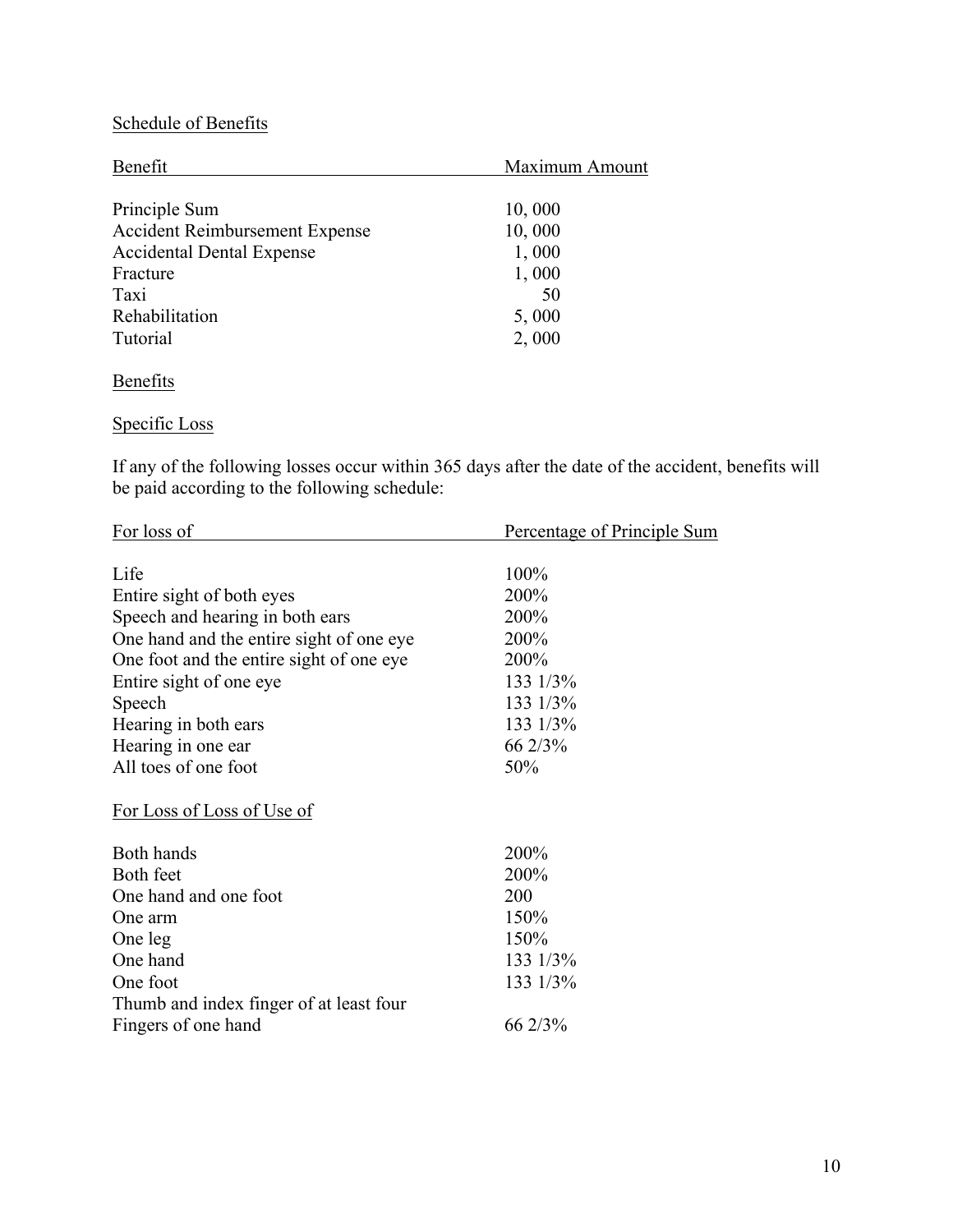| For Total Paralysis of            | Percentage of Principal Sum |
|-----------------------------------|-----------------------------|
|                                   |                             |
| Both upper and lower limbs        | <b>200%</b>                 |
| Both lower limbs                  | 200%                        |
| Upper and lower limbs of one side |                             |
| Of body                           | 200 <sup>%</sup>            |

Indemnity is only payable for the greatest loss sustained by any one eligible person as the result of any one accident.

If loss of life occurs within90 days after the date of the accident, the maximum amount payable is the Principle Sum

## Accident Reimbursement Expense

Expenses for any of the following services or supplies will be reimbursed if an eligible persona receives medical treatment within 30 days from the date of the accident and is under the regular care and attendance of a physician:

1) Hospital charges for the difference between the public ward allowance under the eligible person's provincial hospital plan and the semi private accommodation charge (private accommodation charge if recommended by a Physician);

2) expenses for the services of a nurse ordered or prescribed by a physician, provided such nurse does not ordinarily reside in the eligible person's residence, subject to a maximum of five thousand dollars (\$5,000) per accident;

3) expenses for prescription drugs, sera and vaccines, obtainable only upon a written prescription by a physician or legally qualified dentist and dispensed by a registered pharmacist or physician, but excluding any charges made for the administration of injectable drugs, sera and vaccines, subject to a dispensing maximum of thirty day supply;

4) expenses charged for the services of a licensed professional physiotherapist or certified athletic sports therapist ordered or prescribed by a physician, provided such physiotherapist r sports therapist does not ordinarily reside in the eligible person's residence and is not a member of the immediate family; up to twenty five dollars per treatment, subject to a maximum reimbursement of two hundred and fifty dollars as the result of any one accident and five hundred dollars during any one policy term;

5) expenses for a licensed ambulance service or, when recommended by a physician, by any other conveyance licensed to carry passengers for hire, including air ambulance, to or from the nearest hospital which is equipped to provide the required treatment, subject to a maximum of one thousand dollars per accident;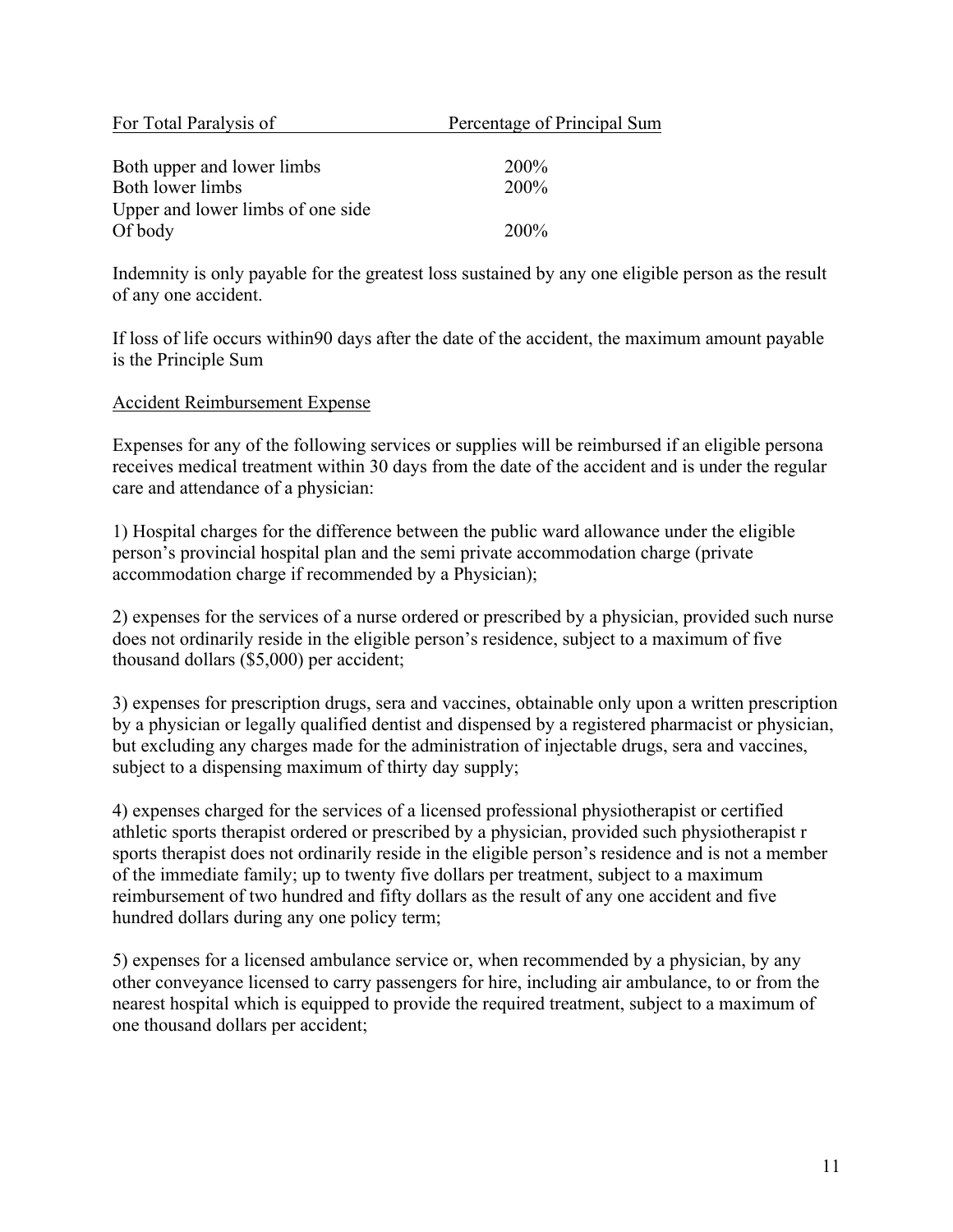6) expenses for hearing aids, crutches, splints, casts, trusses and braces, but not including replacement thereof; braces do not include dental braces and are subject to a maximum of seven hundred and fifty dollars per policy term;

7) expenses for rental of a wheelchair, an iron lung, and other durable equipment for temporary therapeutic treatment, not to exceed the purchase price prevailing at the time rental becomes necessary, subject to a maximum o five thousand dollars per accident;

8) expenses for the services of a licensed chiropractor ordered or prescribed by a physician, provide such chiropractor does not ordinarily reside in the eligible person's residence and is not a member of the immediate family; up to twenty-five dollars per treatment, subject to a maximum reimbursement of two hundred and fifty dollars as the result of any one accident and five hundred dollars during any one policy term.

## Accidental Dental Expenses

When injury to whole or sound teeth due to a force or blow external to the mouth, requires treatment, replacement or x-rays by a legally qualified dentist or oral surgeon, The Citadel will pay the reasonable and necessary expense actually incurred by the eligible person within 52 weeks after the date of the accident for such treatment or services, but do not exceed the maximum amount stated in the Schedule of Benefits per any one accident.

Any payments made under this section will be in accordance with the current fee guide for general practitioners published by the Dental Association in the province or territory of the eligible person's permanent residence in Canada, and will be reduced by any amount paid or payable under any other policy providing similar benefits and under the dental benefit section of this document, is such benefit is provided.

The reasonable and necessary expenses must be incurred within 52 weeks after the date of the accident, and payments made will be in accordance with the current Fee Guide for general practitioners published by he Dental Association in the province of the person's residence.

## Fracture

One indemnity, the largest is payable as the result of any one accident. For complete fracture (including Greenstick type fracture)

| Of the Skull – depressed             | 100% |
|--------------------------------------|------|
| Of the skull not depressed           | 33%  |
| Of the spine – one or more vertebrae | 50%  |
| Of the jawbone – mandible or maxilla | 33%  |
| Of the thigh $-$ femur               | 33%  |
| Of the pelvis                        | 33%  |
| Of the knee cap                      | 27%  |
| Of the lower leg                     | 25%  |
| Of the shoulder blade                | 25%  |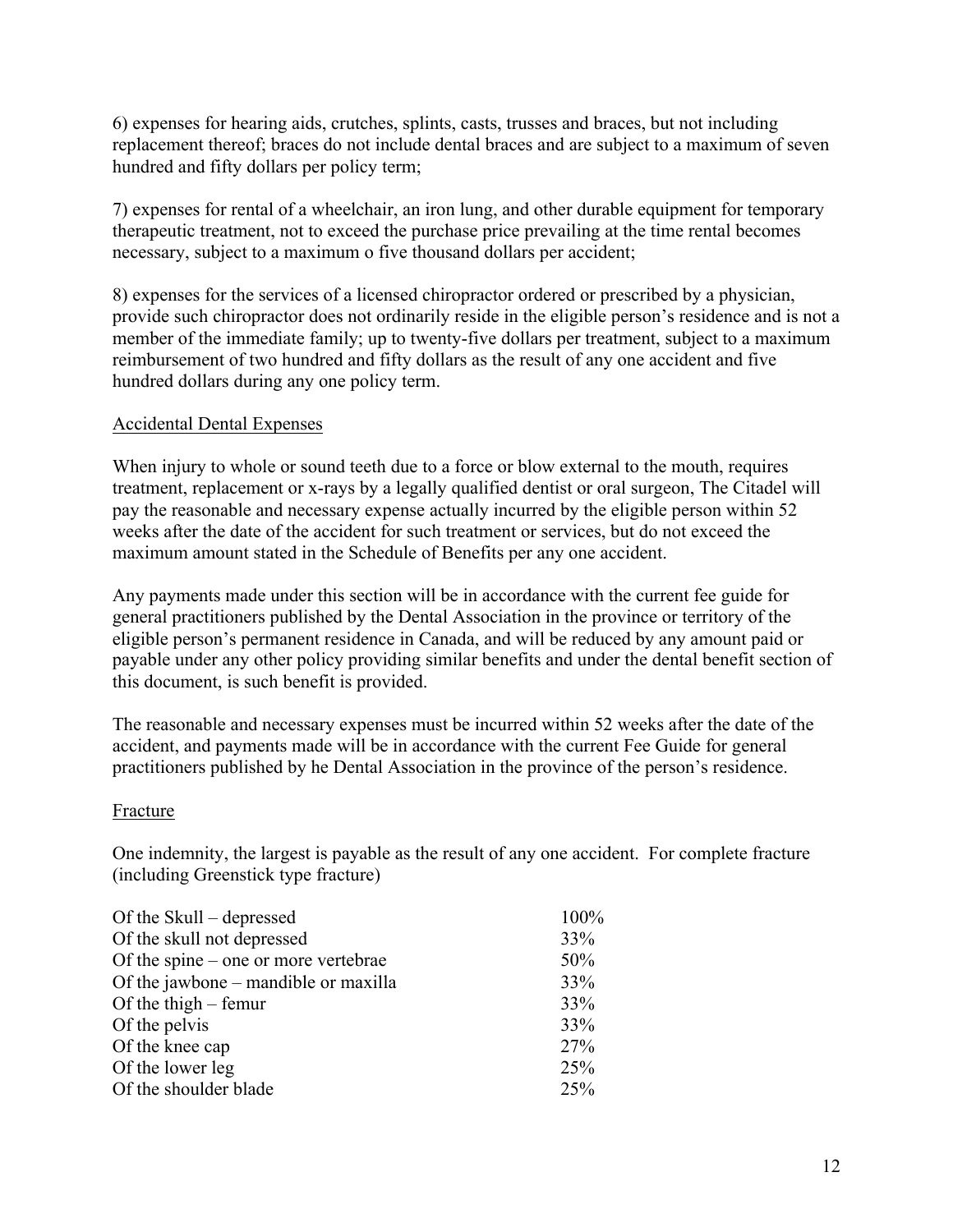# Fracture con't …

| Of the ankle $-$ small bones            | 25% |
|-----------------------------------------|-----|
| Of the wrist                            | 25% |
| Of the forearm – compound or comminuted | 23% |
| Of the forearm $-$ not compound         | 12% |
| Of the scrum or coccyx                  | 17% |
| Of the sternum                          | 17% |
| Of the arm, between elbow and shoulder  | 17% |
| Of the collarbone                       | 12% |
| Of the nose                             | 12% |
| Of two or more ribs                     | 10% |
| Of one hand – one or more metacarpals   | 8%  |
| Of one foot – one or more metatarials   | 8%  |
| Of the facial bones                     | 8%  |
| Of one rib                              | 5%  |
| Of any bone not specified above         | 3%  |

# For complete dislocation

| Of the hip                              | 42%    |
|-----------------------------------------|--------|
| Of the knee – with open primary repair  | 33%    |
| Of the shoulder $-$ with open reduction | 25%    |
| Of the wrist                            | 17%    |
| Of the ankle                            | 17%    |
| Of the elbow                            | $12\%$ |
| Of the bones of foot, other than toes   | $8\%$  |

## Severance of tendon or tendons

| Heel – Achilles          | 22 <sup>%</sup> |
|--------------------------|-----------------|
| Ankle                    | 20%             |
| Knee                     | 18%             |
| Foot – not toes          | 17%             |
| Elbow                    | 17%             |
| Wrist                    | 12%             |
| Hand – including fingers | $12\%$          |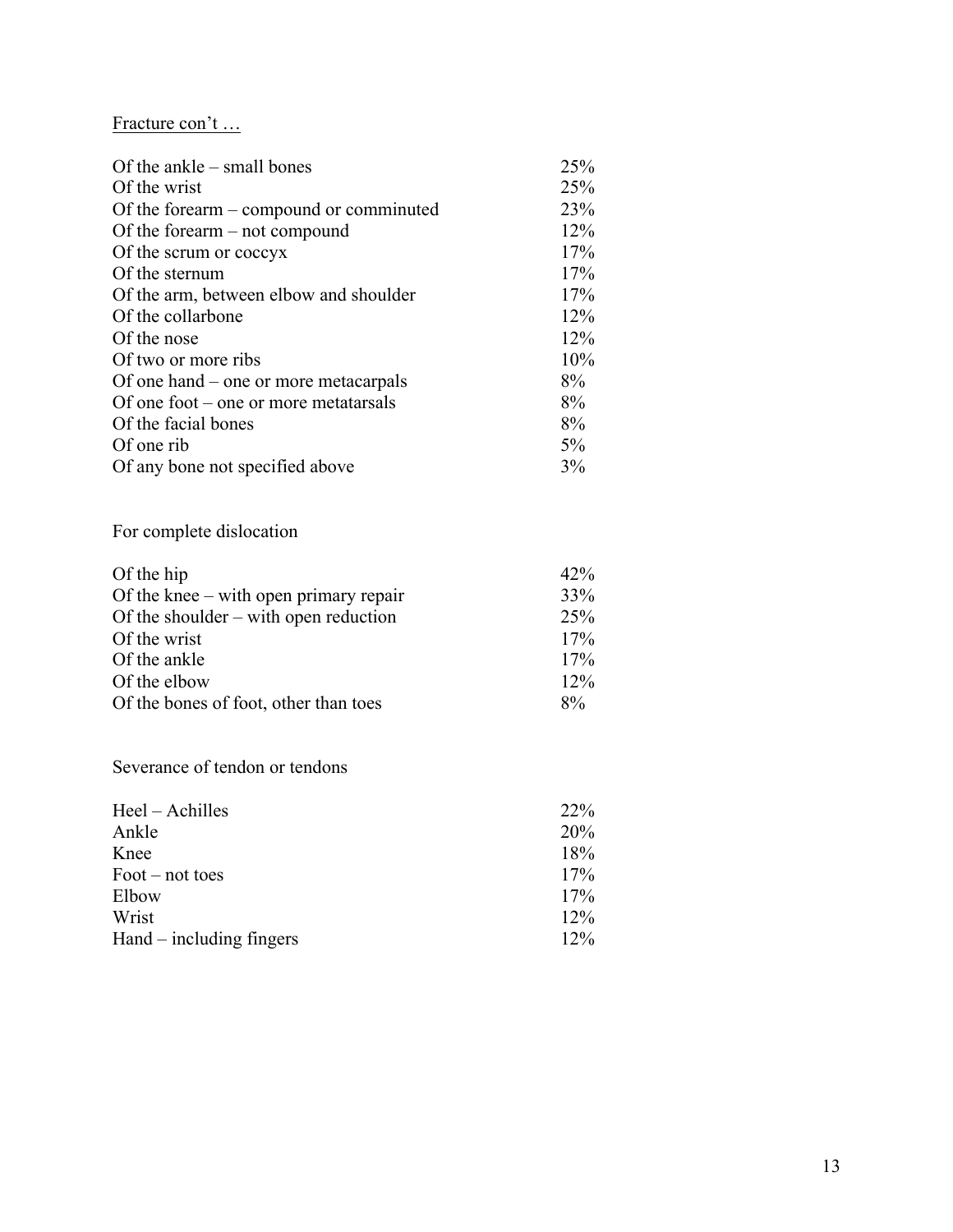## Miscellaneous

| Ruptured kidney – operative                | 27%    |
|--------------------------------------------|--------|
| Ruptured liver – operative                 | 27%    |
| Ruptured spleen – operative                | 27%    |
| Punctured lung – with open surgery         | 23%    |
| Burns- required one or more skin grafts    | 22%    |
| Knee-injured and required surgery          |        |
| (when there is no fracture or dislocation) | $22\%$ |
| Bone operation-injured portion removed     |        |
| (when there is no fracture or dislocation) | 20%    |

## Taxi

The reasonable expense incurred, up to the maximum amount stated in the Schedule of Benefits, for a licensed taxi to transport an eligible person to either a physician's office or the nearest hospital for immediate medical attention.

## Rehabilitation

If an eligible person sustains a specific loss for which an amount of Principal Sum becomes payable under the program, this benefit will refund expenses incurred for such eligible person's participation in a rehabilitation program in order to qualify in a different occupation, during the three year period following the loss, up to the maximum amount stated in the schedule of benefits. Room, board or other ordinary living, traveling or clothing expenses are not covered.

## Tutorial

When, within 30 days from the date of the accident, injury totally confined an Insured Person to Residence or Hospital for a period in excess of 40 consecutive school days, the insurer will pay the expenses incurred, within 12 months immediately following the date of the accident, for the tutorial services of a qualified teacher, other than a relative of the Insured Person living in the same Residence, holding a current and valid Provincial Department of Educational Teaching Certificate for the grade attained by the Insured Person, at a rate not to exceed \$20 per hours, subject to the maximum amount of Tutorial Fees stated in the Schedule of Benefits as the result of any one accident.

## Aircraft Coverage

The eligible person is covered only while flying as a passenger in any aircraft holding a current and valid certificate of airworthiness (other than an aircraft owned, operated, leased or chartered by or on behalf of the Council of Amateur Sport Kickboxing and flown by a licensed pilot. Coverage also applies while flying as a passenger in a military aircraft.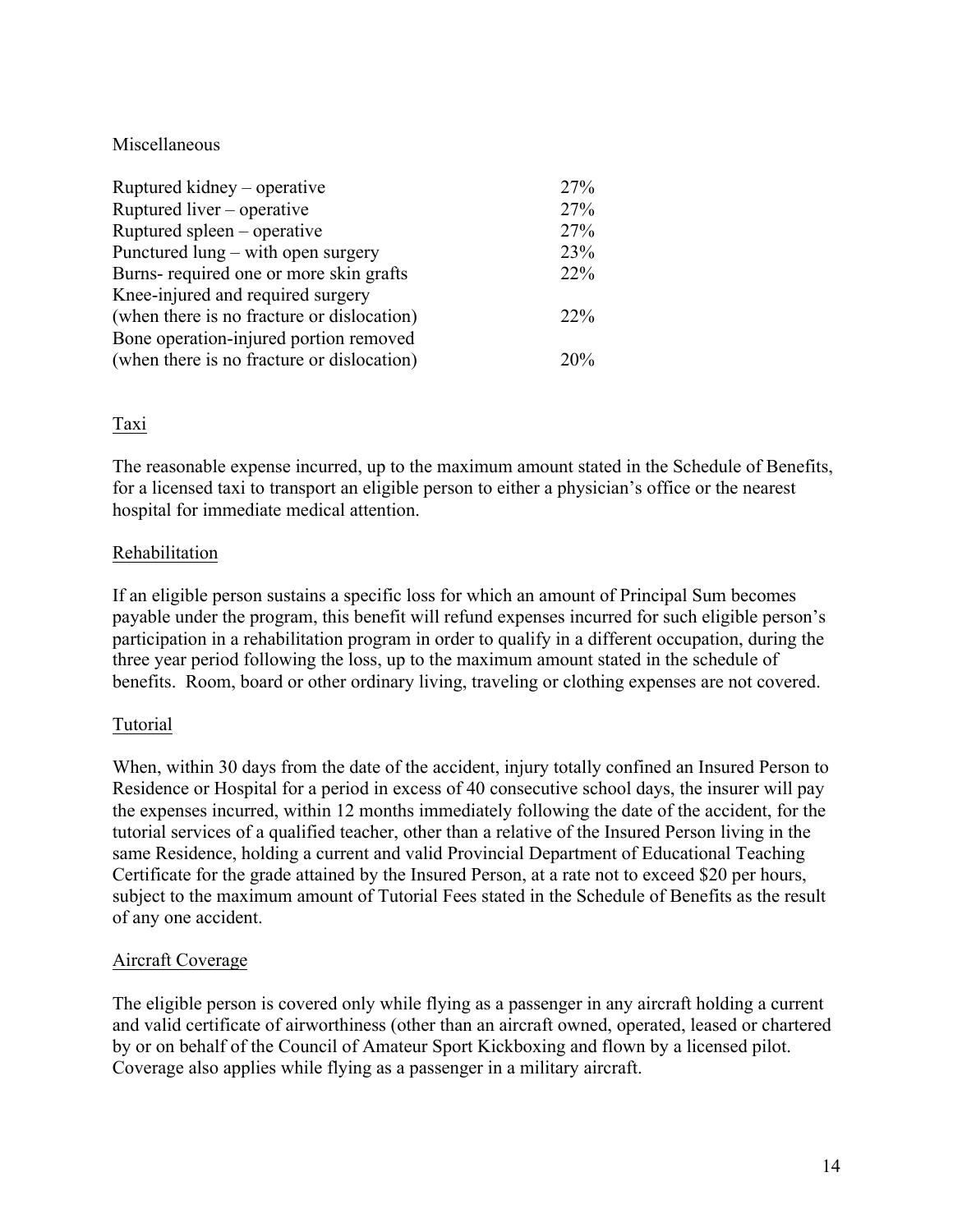## Expose and Disappearance

Unavoidable exposure to the elements will be covered under the program as any other loss, provided such exposure is sustained as the result of a covered accident.

An eligible person will be presumed to have suffered accidental loss of life if the eligible person's body is not found within one year of the disappearance, sinking or wrecking of the conveyance in which the eligible person was riding at the time of the accident.

## Aggregate Limit of Indemnity

A maximum limit of \$2, 500, 000 is imposed on the total losses arising out of any one accident cover under the program.

This means that if the eligible person and any other persons insured under the program suffer losses occurred from the same accident, and the total of all benefits (the benefits the eligible person is entitled to, added to those which the others are entitled to) is greater than the aggregate limit of indemnity amount, then the amount of all benefits payable equals \$2, 500. 000.

This section only applies to losses payable under the following section:

- Specific Loss

## Exclusions and Limitations

This program does not cover any loss, fatal or non-fatal, caused or contributed to by:

- Suicide or intentionally self-inflicted injury, including any attempt at either, while sane or insane;
- Declared or undeclared war or any act thereof:
- Active full-time service in the armed forces of any country;
- Riding as a passenger or otherwise in any vehicle or device for aerial navigation, other than as provide in the section entitles 'Aircraft Coverage.'
- No does this program cover expenses incurred for:
- The purchase, repair or replacement of eyeglasses or contact lenses, or prescriptions therefore;
- Charges of a masseur;
- x-rays, repair or replacement of pre-existing dentures, fillings or crowns, except as provide in the section entitled 'Accident Dental Expense;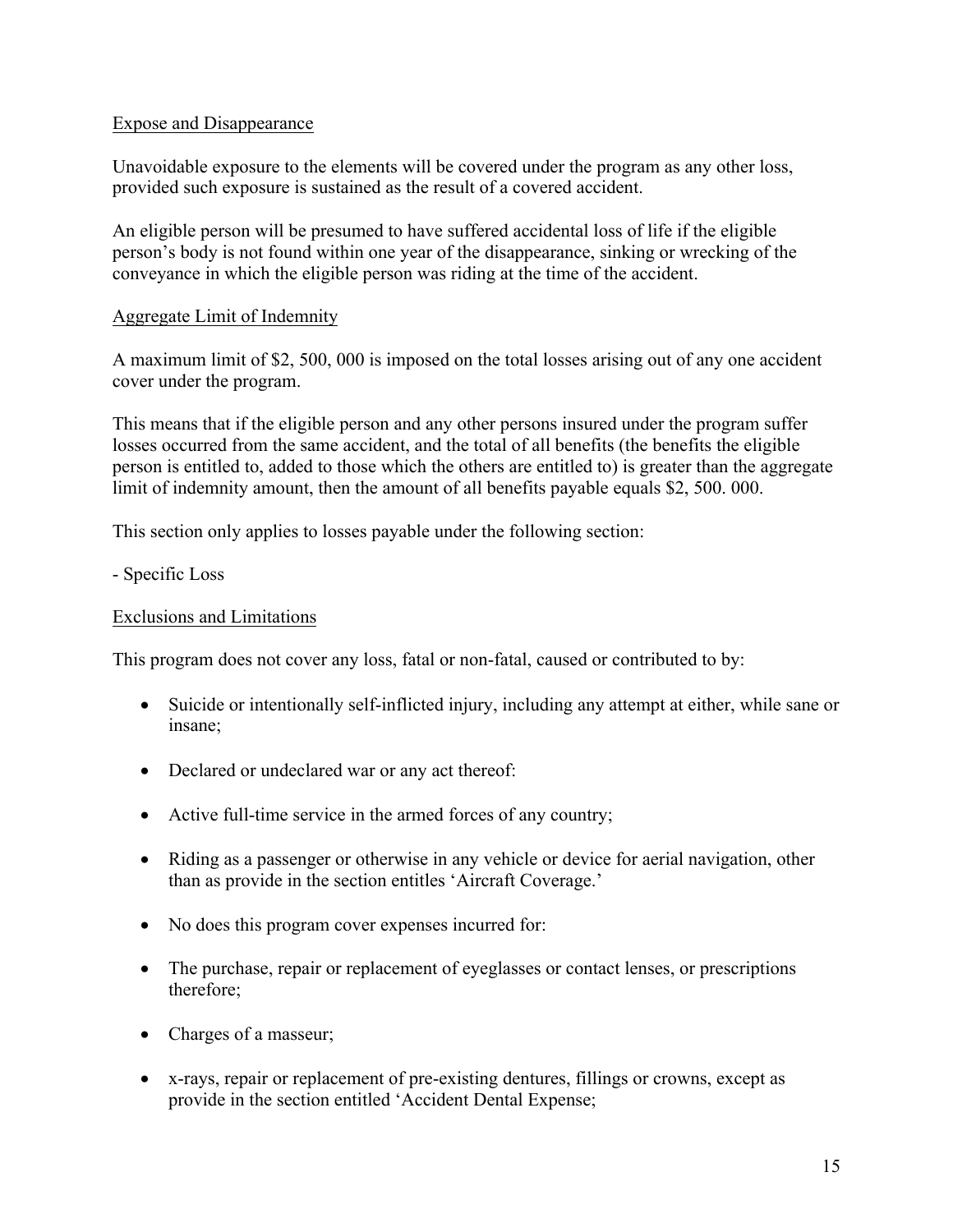- Sickness or disease, either as a cause or effect:
- Experimental drugs not approved by the governing authority having jurisdiction over the matter the country where such drugs are prescribed and dispensed;

This program is subject to and will not contravene any Federal or Provincial statutory requirement with respect to Hospital and/or Medical plans. Benefits will be reduced under the sections of this program entitled 'Accident Reimbursement Expense' and 'Accidental Dental Expense' by any amount (paid or not) of eligible expenses covered under the Federal or Provincial Hospital and/or Medical plans and/or any other program providing similar reimbursement expenses.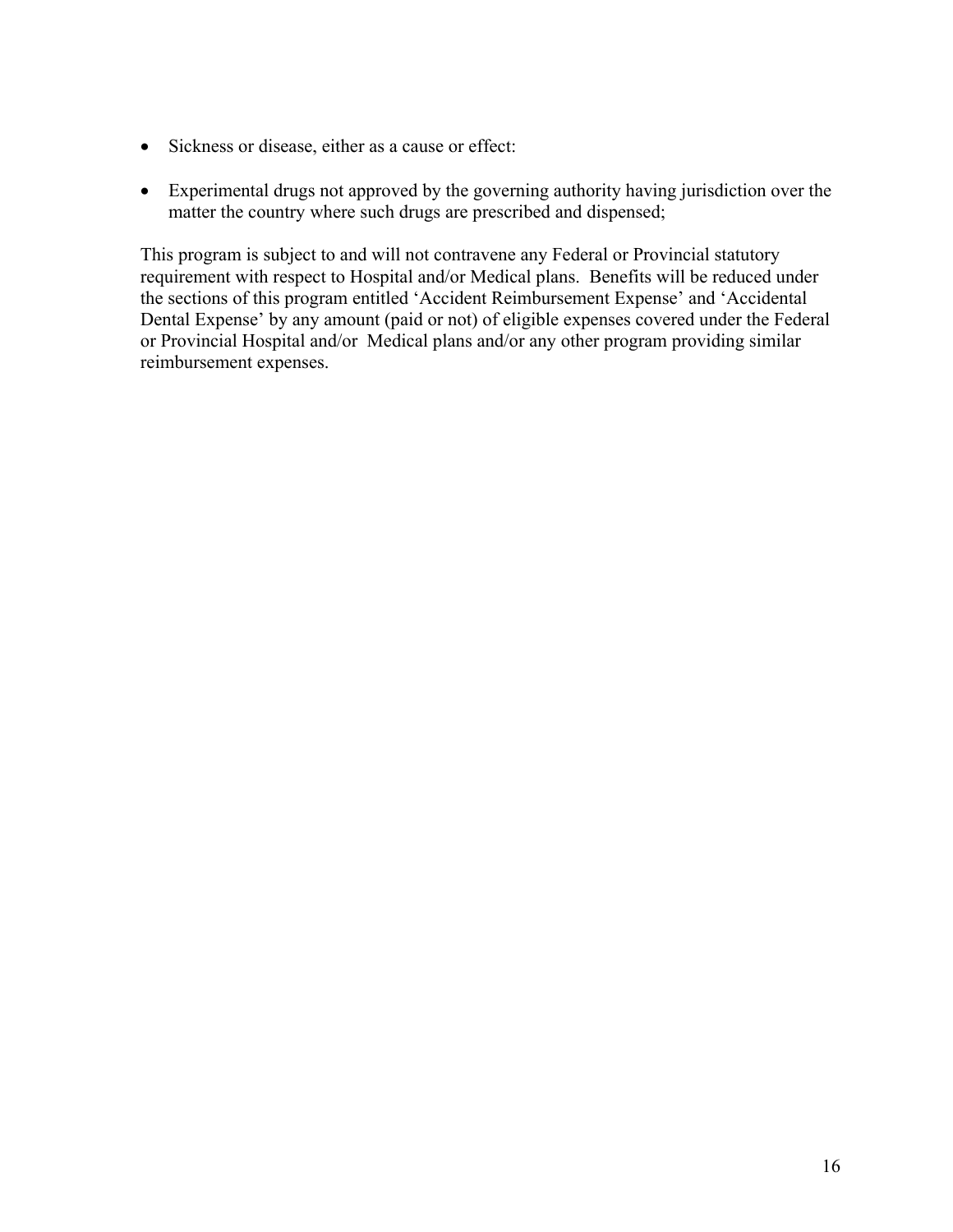## F. Health and Safety

It is the responsibility of all members of WAKO CANADA to be familiar with the Rules and Regulations of amateur kickboxing and engage within these rules and regulations. This requirement is the first step in fostering an environment of safety for all participants.

The following are specific areas the owner/operator of a WAKO CANADA registered club are required to fulfill as part of their commitment to a safety focused club.

## 1. First Aid Kit

Every WAKO CANADA member club is required to have a stocked medical kit. For the content of a kit referee to a recognized first aid provider (eg. Red Cross) or refer to the suggested list contained in the Appendix.

2. Emergency Action Plan (EAP)

Emergency situations can arise at any time during training or athletic events. Expedient action must be taken in order to provide the best possible care to participants in emergency or life-threatening situations. An EAP simply acts to prevent injuries and provide emergency first aid.

WAKO CANADA member clubs have a duty to develop and implement a E.A.P. to provide appropriate standards of safety for their participants.

## EAP Requirements

- <sup>q</sup> Have a fully stocked *First Aid Kit* visible to all instructors/coaches
- <sup>q</sup> Have an *Emergency List* posted visibly by the phone. Include: list of emergency phone numbers, address and directions of club, and other relevant information
- <sup>q</sup> Ensure that instructors/coaches are certified in *Emergency First aid*.
- <sup>q</sup> Keep all incidents recorded in your Club Incident binder
- <sup>q</sup> During all training or class time always have three *Designated Persons Responsible* for any incidents:

| Charge Person –         | Responsible person who activates EAP and takes leadership    |
|-------------------------|--------------------------------------------------------------|
| Call Person –           | Person who phones/contacts emergency persons (eg.ambulance)  |
| <b>Control Person -</b> | Person who controls the crowd or by-standards (eg. Students) |

This plan is easy to set up. Simply brief your instructors/coaches/assistant instructors/office staff of the EAP. For each class or training time assign three persons to carry out these roles in case of an emergency.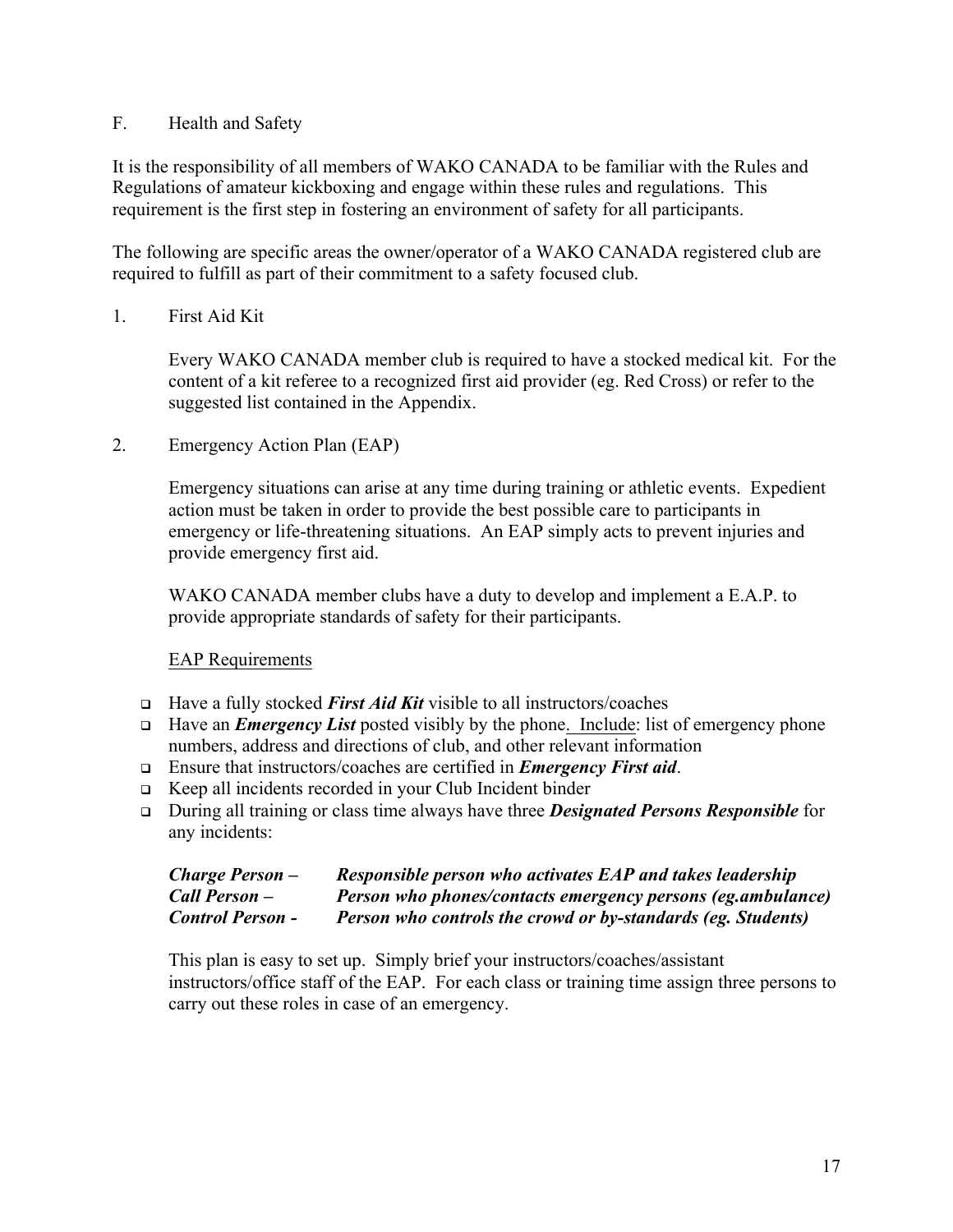## 3. First Aid Training

It is essential that all coaches have first aid training (standard first aid or emergency first aid) and certification. The Level I WAKO CANADA Coaching course includes a Sports Injury Management module.

## 4. Sparring injuries

All sparring must be supervised by a WAKO CANADA certified Level I coach. The athletes must be at the appropriate level of experience to engage in any form of sparring.

During open sparring the WAKO CANADA rules and regulations for competition safety apply. If a participant suffers an injury they must adhere to the regulations in the WAKO CANADA document.

## Knock out (KO)

Should an athlete suffer a knockdown and loose consciousness for any length of time the EAP must be activated. The athlete should be transported to an Emergency department of the nearest hospital and examined by the medical staff. The protocols for a KO must apply which includes a 60-day period of no sparring and no competition. A caregiver for the athlete must be given the WAKO CANADA Head Injury Protocol form.

## Knockdown

Any athlete that is knocked down during a sparring session should be provided a rest period. If the coach feels that they have recuperated and shows no signs of neurological deficiency or other injury they can engage in the sparring again.

If an athlete is knocked down twice during the same sparring session the sparring should be terminated. The athlete should be treated like they have been knocked down three times in a competition. The protocols for an RSC (injury) must apply which includes a 30 days period of no open sparring and no competition. The coach should recommend that the athlete see a medical doctor for follow up as soon as possible. A caregiver for the athlete must be given the WAKO CANADA Head Injury Protocol form.

## Standing 8 count

Should an athlete receive a legal technique on a legal target area that would result in a standing 8 count in competition, the athlete should be provided a rest period. If the coach feels that they have recuperated and shows no signs of neurological deficiency or other injury they can engage in sparring again.

If the athlete receives another legal technique on a legal target area that would result in a standing 8 count in competition the coach must terminating the open sparring session and follow the protocol of an injured athlete.